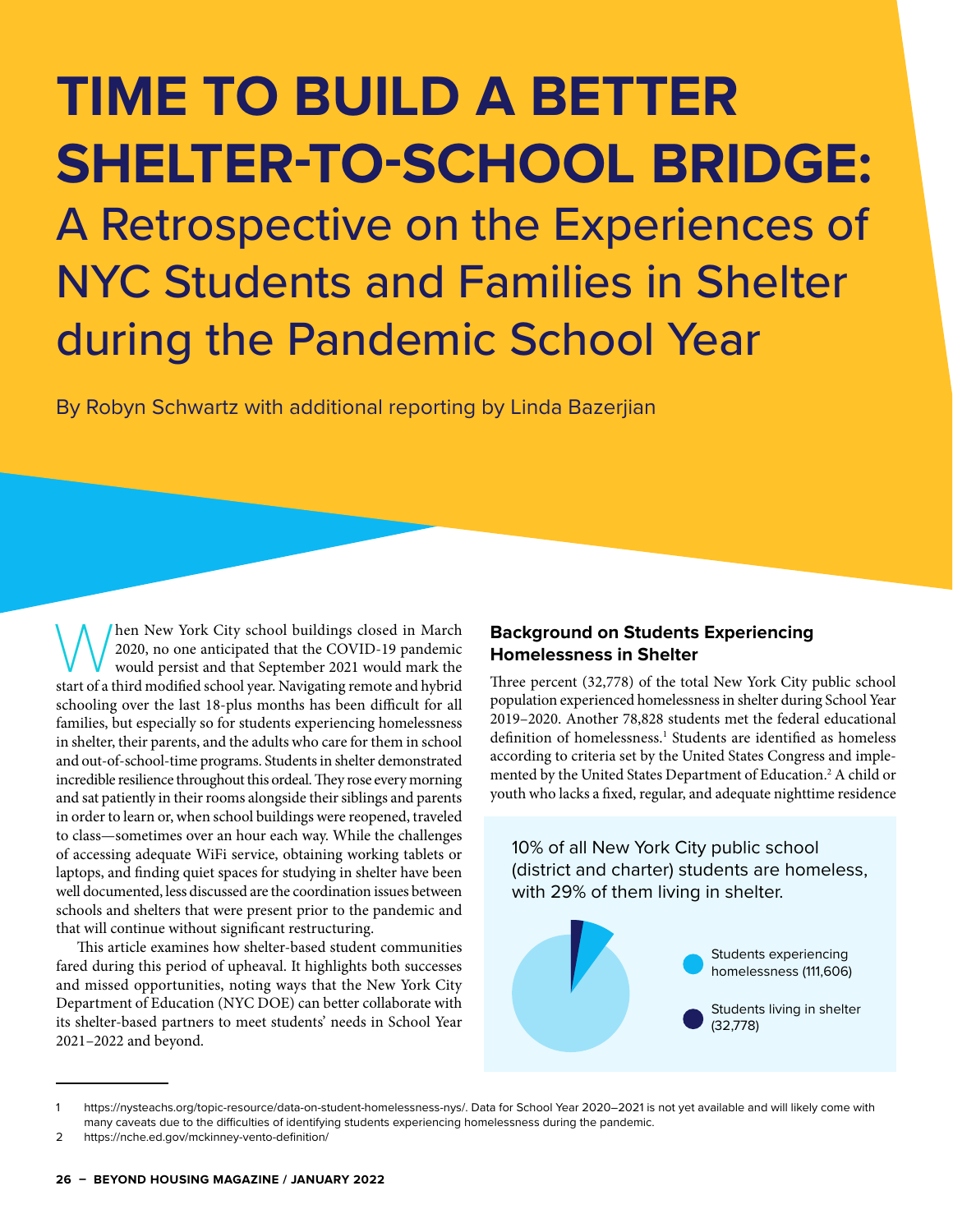and may be staying in an emergency shelter or transitional housing, at another person's home due to loss of housing or economic hardship, or sleeping in a place not regularly used for human accommodation, is considered to be experiencing homelessness. In School Year 2020-2021, nearly 42 percent (711 schools out of a total 1690) of NYC DOE-run schools had 11 percent or more of

their student body living in some form of temporary housing. And nearly 7 percent of them had 11 percent or more of their student body living in shelter.<sup>3</sup>

The 32,000-plus students living in New York City shelters each year—over 11,000 students on any given evening4 —exceed the entire public-school population of Buffalo, NY, the second-largest city in New York State.<sup>5</sup> The right to shelter<sup>6</sup> in New York City creates this district within a district, a distinction that the NYC DOE has long recognized by placing dedicated Students

in Temporary Housing staff inside shelters to help track attendance, arrange for transportation to school, and liaise between shelter- and school-based staff. Yet even with these supports in place, the pandemic has exacerbated existing gaps on several fronts: Technological Proficiency, Shelter-School Coordination, and Family Engagement.

### **2019–2020 New York City Student Enrollment**

| <b>Total Students Enrolled in New York City</b><br><b>Public Schools</b> | 1,126,5017           | 100% |
|--------------------------------------------------------------------------|----------------------|------|
| Total Students in Temporary Housing                                      | 111,606 <sup>8</sup> | 9.9% |
| <b>Total Students in Shelter</b>                                         | 32,778               | 2.9% |
| Total Students Doubled Up <sup>9</sup>                                   | 73,160               | 6.5% |

Note that updated figures for overall New York City school enrollment have been released, but because New York State has not yet released SY2020–2021 data on students experiencing homelessness, NYC DOE figures from the last year that data was available (2019–2020) are used in this chart. NYC DOE is reporting a figure of 1,094,138 students enrolled (955,490 in district-run schools and 138,648 in charters), which constitutes an overall reduction of 32,363 students from SY2019–2020's enrollment likely on account of students moving out of New York City or otherwise not enrolling—as well as a 19,646 increase in the number of students attending charter schools.

### **42 percent of NYC DOE-run schools have 11 percent or more of their student body living in some form of temporary housing. And nearly 7 percent of them have 11 percent or more of their student body living in shelter.**

### **Clustered Schools for Sheltered Students**

Before the onset of COVID-19, students living in homeless shelters scored lower than their housed peers on English Language Arts (ELA) and math tests, transferred schools more frequently, and were disproportionately held back.<sup>10</sup> Approximately one-third of students in shelter have been identified as having disabilities and

> have an Individualized Education Program  $(IEP).<sup>11</sup>$  When the pandemic hit, the public became increasingly aware of the magnitude of family homelessness and how students experiencing homelessness are dependent on schools for many critical social services, such as meals, clean clothes, social–emotional supports (such as counseling), and physical security.12

> Of the students living in shelter in School Year 2020-2021, 21 percent (5,433) were clustered in 111 schools in which

11 percent or more of the student body resided in shelter. Two of the schools are part of District 75—with one physically located in the Bronx and one in Brooklyn—and serve students with complex disabilities.<sup>13</sup>

In School Year 2020–2021, 11 schools had 20 percent or more of their student body living in shelter. These schools are located in 10 of New York City's 32 Community School Districts and include several neighborhoods with high rates of COVID-19. East New York in District 19 is perhaps the most notable among them: It holds the sad distinction of recording the city's highest COVID-19 death rate-1,282.42 deaths per 100,000 (zip code 11239).<sup>14</sup>

### **A Glimpse at One Shelter Provider's School Landscape**

The citywide sheltered student population may be more clustered than that inside any one shelter. In March 2020, prior to the emergence of COVID-19, there were nearly as many schools represented in each shelter run by Homes for the Homeless (HFH) as there were students. At the Prospect Family Residence in the Longwood section of the Bronx—a residential neighborhood with a heavy concentration of social service agencies—there were 40 students enrolled in 32 schools, with only four students concentrated at the same school. Similarly, at the Williamsbridge Family Residence in a mixed-income, immigrant-dominated section of the East Bronx,

3 ICPH tabulations based on figures in https://data.cityofnewyork.us/Education/2021-Students-In-Temporary-Housing/3wtp-43m9/data

4 https://www1.nyc.gov/assets/dhs/downloads/pdf/dashboard/tables/FY21-DHS-Data-Dashboard-Data.pdf

<sup>5</sup> https://data.nysed.gov/enrollment.php?year=2019&instid=800000052968

<sup>6</sup> https://www1.nyc.gov/site/dhs/shelter/shelter.page

<sup>7</sup> https://www.schools.nyc.gov/about-us/reports/doe-data-at-a-glance#:~:text=There%20are%201%2C866%20schools%20within,2019%2C%20including%20 260%20charter%20schools.

<sup>8</sup> https://nysteachs.org/topic-resource/data-on-student-homelessness-nys/.

<sup>9</sup> The remaining 5,668 students not tallied in the "Shelter" or "Doubled Up" rows were residing in private pay hotels/motels or living unsheltered in places not fit for human habitation

<sup>10</sup> https://www.icphusa.org/reports/addressing-barriers-to-learning/#3-0-addressing-barriers-to-learning-early-identification-of-special-education-needs

<sup>11</sup> https://www.icphusa.org/reports/addressing-barriers-to-learning/#3-0-addressing-barriers-to-learning-early-identification-of-special-education-needs 12 https://www.nytimes.com/2020/03/07/nyregion/nyc-schools-coronavirus.html

<sup>13</sup> ICPH tabulations based on figures in https://data.cityofnewyork.us/Education/2021-Students-In-Temporary-Housing/3wtp-43m9/data

<sup>14</sup> https://www1.nyc.gov/site/doh/covid/covid-19-data-neighborhoods.page; https://www.google.com/url?q=https://www.ny1.com/nyc/all-boroughs/coronavirus/2021/03/10/starrett-city-grapples-with-losses-amid-covid-19-pandemic&source=gmail&ust=1642028859127000&usg=AOvVaw20FvTmZCvGiteEK-P5Mf0P6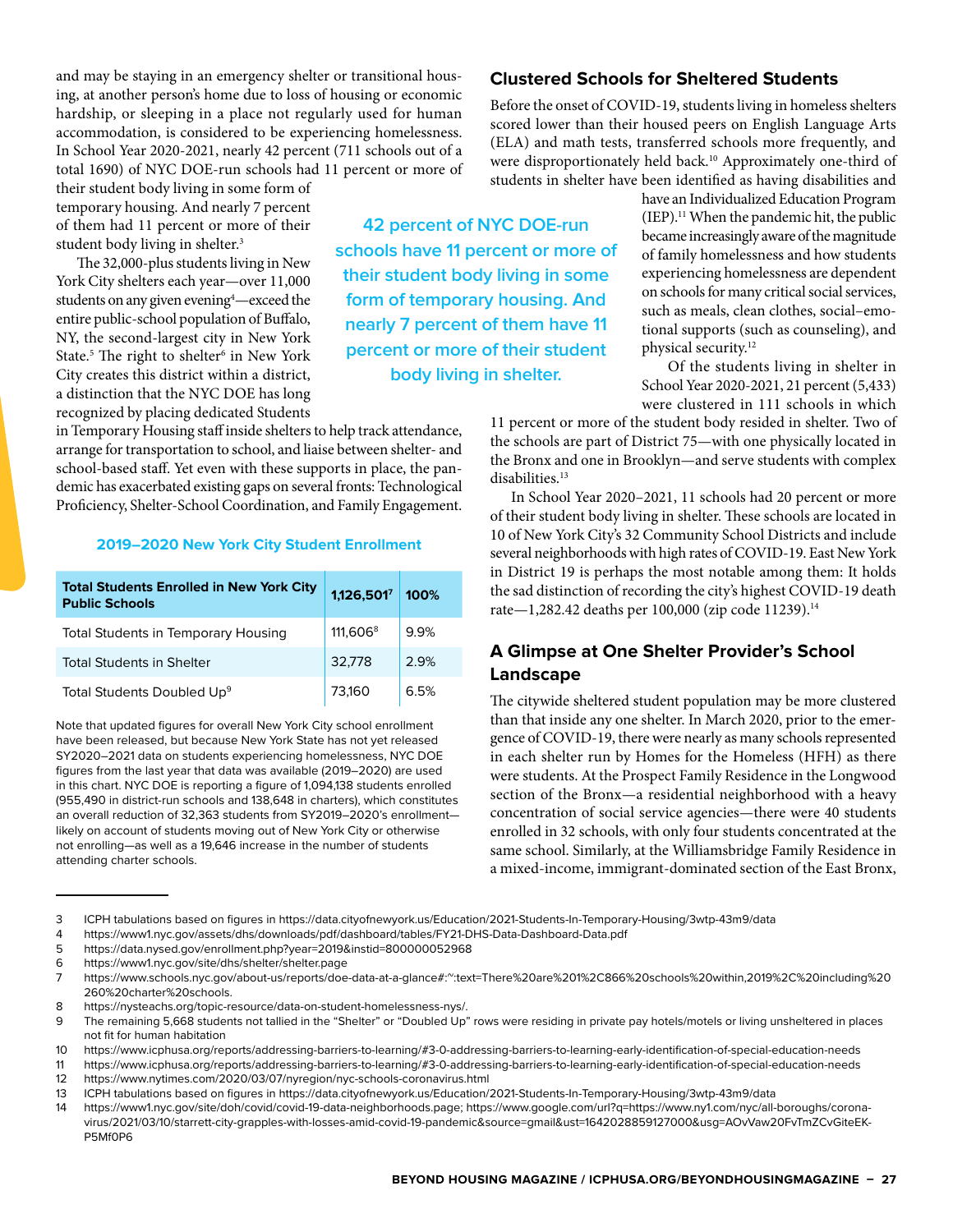## **School Year 2020– 2021: Schools with Shelter Clusters**

Note: Percentage of school's students residing in shelter

- 30.0% 39.9%
- 20.0% 29.9%
- 15.0% 19.9%
- 10.0% 14.9%

**S.I.**

**QUEENS**

**AN** 

**BRONX**

**BROOKLYN**

MANHATAN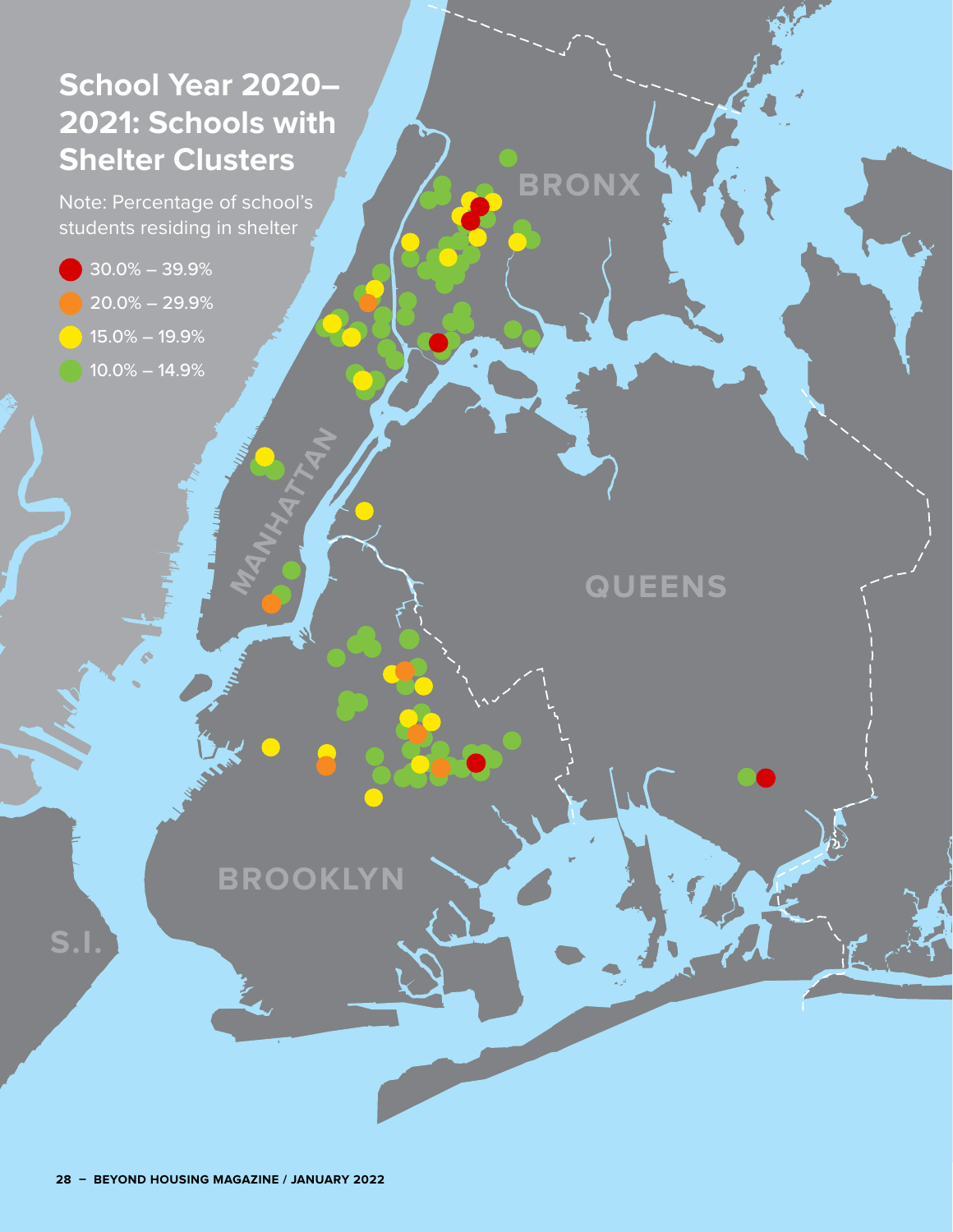## **Before school buildings shut down in March 2020:**

**40** students at Prospect Family Residence attended **32** different schools with **4** students at the school with the greatest number of shelter's students enrolled.

### ................. <u>..................</u>

,,,,,,,,,,,,,,,,,,, , . . . . . . . . . . . . . . . . . ................... <del>.....................</del> ,,,,,,,,,,,,,,,,, ....................

. . . . . . . . . . . . . . . .

166 students at Saratoga Family Residence attended **75** different schools with **51** students at the school with the greatest number of shelter's students enrolled.

**59** students at Williamsbridge Family Residence attended **47** different schools with **6** students at the school with the greatest number of shelter's students enrolled.



Calculations based on weekly attendance data maintained in internal CARES database.

there were 59 students attending 47 different schools, with only six clustered at one school. The one exception was HFH's largest site, the Saratoga Family Residence, located in an industrial area adjacent to JFK Airport in Queens, where up to 255 families reside. At this shelter 166 students were enrolled in 75 different schools, with one school enrolling 51 students.

Students living in HFH shelters likely attend such a varied number of schools due to the protections afforded by the federal McKinney-Vento Act. These regulations state that when students become homeless, they can remain enrolled at the schools they were attending when stably housed—their "schools of origin"—even if they move to temporary housing outside the school zone.15 The educational stability this rule provides children during a time of great family upheaval is beneficial, but the abundance of assigned schools found in any one shelter can create challenges for shelter staff attempting to support students academically.

### **Role of Afterschool**

Prior to the pandemic, Homes for the Homeless' shelter-based afterschool and recreation programs started as soon as school let out for the day. Sessions began with catch-up conversations among staff and parents and homework help for the kids. A thematic activity would follow snack, with student-driven clubs and youth development opportunities a big draw for tweens and teens. At some of the shelters the class also ate dinner together. Scattered throughout the year were workshops involving external partners, with offerings ranging from yoga and dance to cooking and nutrition to college and career readiness. The children always highly anticipated field trips.

Heidy Mendez, Education Programs Coordinator at the Prospect Family Residence, noted that everybody at the shelter stepped up to the challenge presented in Spring 2020 and aided kids in adjusting to the situation. Staff attempted to provide kids with the resources they needed, helped students message their teachers, and served as a supporting system to families.

Michael Chapman, Director of Afterschool and Recreation at the Saratoga Family Residence, says that he and his team did "a lot of knock[ing] on doors, checking up on people, anything that involves us just communicating the best way we can with the parents, as well as the students, just to find a way to help them as much as possible."

David Belmar, Afterschool Manager at Allie's Place Family Residence, which opened in Spring 2020 as New York City was in

<sup>15</sup> https://schoolhouseconnection.org/mckinney-vento-act/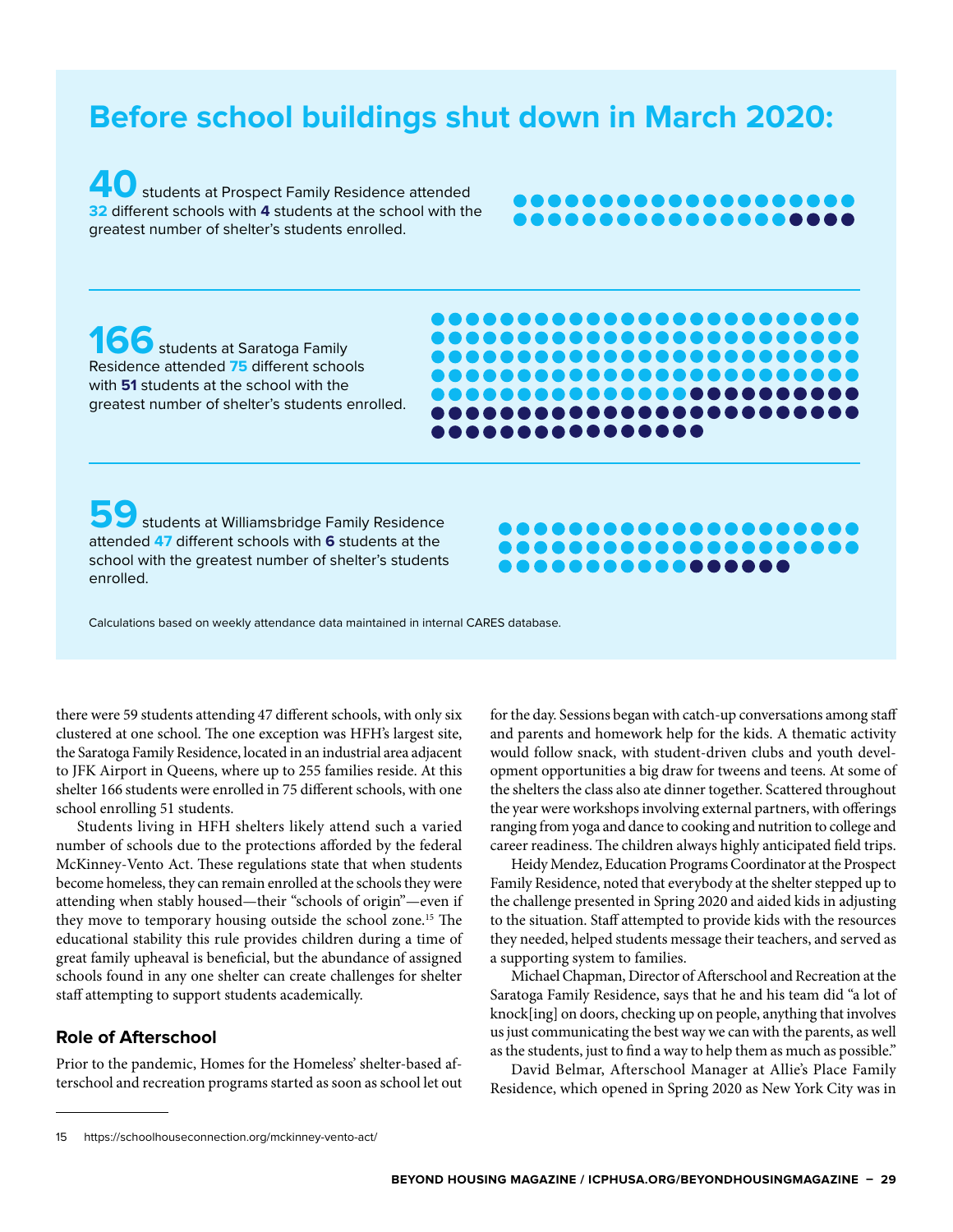the darkest days of the pandemic, says, "We were a resource for our families, provided homework help, and made ourselves available for families to meet with us because it all seemed quite overwhelming. Our goal was to walk through the process with our families especially with the challenges they were having with DOE. We did our best to be patient, kind and understanding because we were all in this unique situation together. Unknowingly, we became our families' biggest advocates and served in any capacity they needed. I'm glad we were here for them."

Staff efforts to assist families were complicated, however, by the many roadblocks they ran into while trying to communicate with the NYC DOE and individual students' schools.

The afterschool programs at each shelter adapted to a virtual afterschool model after the City determined in April 2020 that

remote learning would continue throughout the remainder of the academic year. Mendez says that the pandemic made afterschool even more important to young participants. "We've definitely been a support system for them," she says. "A lot of them were home with mom for the whole day, so this was a little escape for them to interact with other people and do other activities."

However, like most people after weeks (and then months) of solely virtual engagement, the children eventually grew fatigued with spending so much time in front of a device. The shelters transitioned back to in-person activities with appropriate safety precautions in place as City and State regulations allowed in Fall 2020, but returning has been challenging for many children, a fact that school and out-ofschool-time leaders throughout the country have noted with each new layer of reopening.

### **Fall 2020 Reopening**

Given shelter staff 's experiences with slow responses from the NYC DOE in Spring 2020, perhaps it shouldn't have come as a surprise that the City's reopening plans for Fall 2020 did not prioritize students in shelter. Despite the flurry of attention paid to their struggles connecting to school in March, there were just two minor references to homeless students in the NYC DOE's 109-page reopening plan

submitted to—and approved by—the New York State Education Department (NYSED). Two policies floated by New York City elected officials that were aimed at supporting students experiencing homelessness were (1) offering the option for in-person schooling five days a week to students residing in temporary housing<sup>16</sup> and (2) designating an interagency Director of Students in Temporary Housing within the NYC DOE who is granted the authority to work across agencies to advocate for students experiencing homelessness and housing instability.17

Families with children who experience homelessness in shelter interface with multiple agencies. While the Department of Homeless Services administers most of the city's family shelter units, schoolage children and youth also reside in domestic violence shelters and shelters for people living with HIV/AIDS run by the Human

**A parent once told me,** *"It's hard for a lion to go and hunt when she's worried about her cubs."* **She explained that having her children in an afterschool program like ours allows her to handle some of the things that she needs to do—all the appointments, all the documents she needs to get in order to get housing, not to mention her job. She's grateful to have a place that frees her to just do what she needs to do and at the same time positively nurtures her kids' emotional, educational, and overall health.** 

> *— Michael Chapman, Director of Afterschool and Recreation, Saratoga Family Residence*

unaccompanied youth shelters run by the Department of Youth and Community Development (DYCD), and emergency shelters administered by the Department of Housing Preservation and Development (HPD) for families pushed from their homes due to fire or imminent threat resulting in a building vacate order.<sup>18</sup> With this complex system in mind, it makes sense for there to be a designated unit liaising between the schools and each arm of the city's shelter system, ensuring that students' educations are not disrupted by their housing instability.

Resources Administration (HRA),

While Mayor Bill de Blasio and then-NYC Schools Chancellor Richard Carranza did not incorporate these particular suggestions into the final reopening plan, some citywide efforts to support students experiencing homelessness have been made since school opened in

September 2020. Under threat (and then initiation<sup>19</sup>) of legal action and continuous media coverage, the NYC DOE redoubled efforts to bring reliable internet access to city shelters or at least ensure that data hotspots to which students could connect their devices were distributed to students in shelter and were in working order. Further, NYC DOE Division of Instructional and Information Technology (DIIT) staff were required to address within 24 hours any work tickets originating from students using city-owned iPads in shelter.20 And while there was no citywide prioritization for in-person learning for students in shelter or other temporary housing, some

<sup>16</sup> https://mcusercontent.com/6fe866f4b5e485eb450be1baa/files/35529bf0-0663-47f7-ad99-08388a273a6b/School\_Reopening\_Proposal\_CM\_Treyger\_07242020.pdf

<sup>17</sup> https://comptroller.nyc.gov/wp-content/uploads/2020/09/9.16.20-Students-in-Temporary-Housing-Letter.docx.pdf

<sup>18</sup> Summarized by Jennifer Pringle on https://anchor.fm/nyc-hearourvoices/episodes/Impact-of-Homelessness-on-Education-e11j05b

<sup>19</sup> https://www.legalaidnyc.org/news/lawsuit-nyc-failing-students-homeless-shelters-internet-access/

<sup>20</sup> https://ny.chalkbeat.org/2020/10/28/21539277/nyc-vows-to-equip-family-shelters-with-wi-fi-homeless-advocates-say-the-investment-is-overdue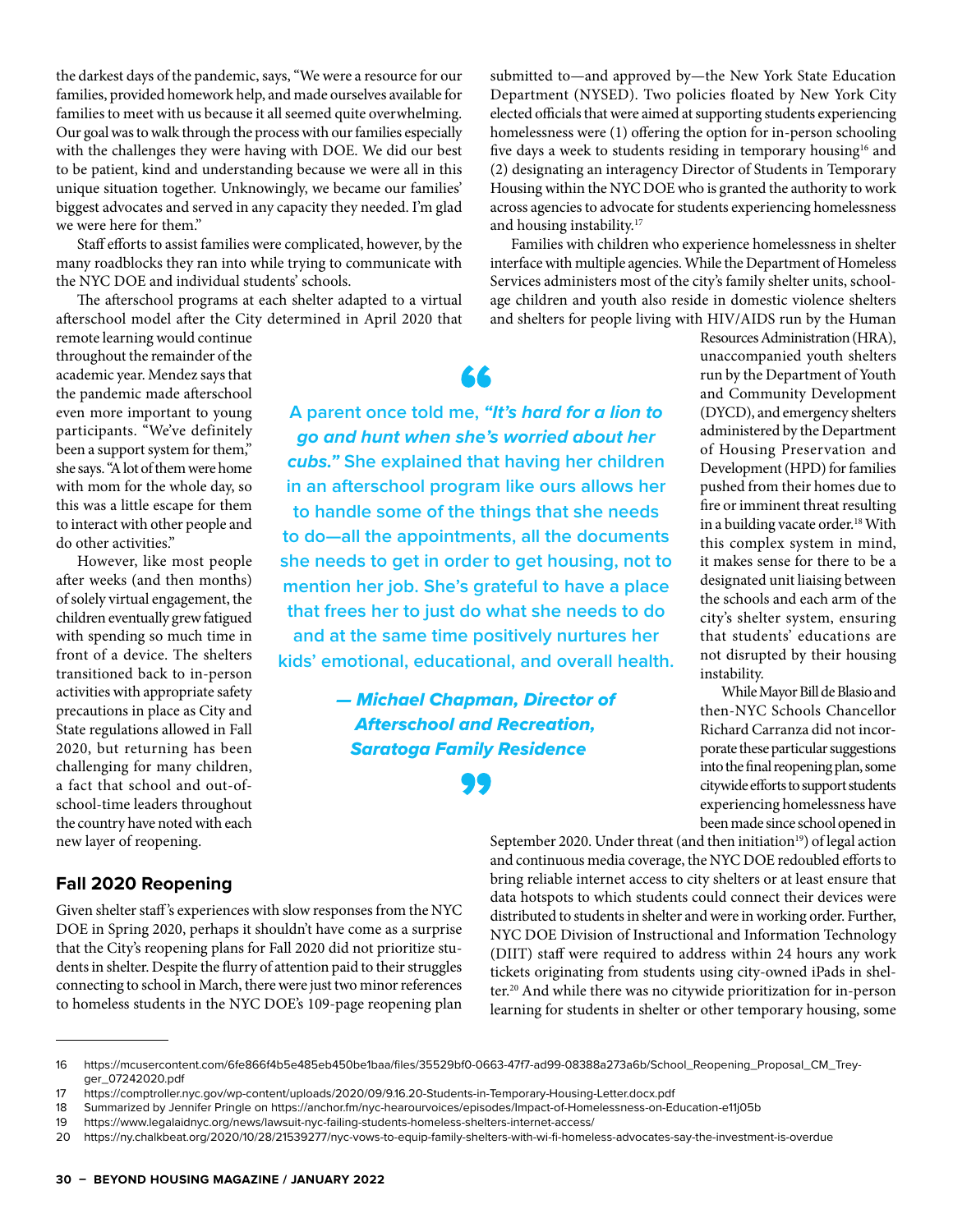District 75 (D75) schools for students with complex disabilities had the capacity to offer students five days a week of in-person instruction upon their return on September 21, 2020. Given that nearly 9 percent (2,386) of students enrolled in D75 schools are experiencing homelessness, with 53 percent of those (1,269) living in shelter, it is likely that at least some students residing in shelters benefited from a full year of in-person instruction.<sup>21</sup>

On November 18, 2020, Mayor de Blasio announced that schools would shut down less than two months after they had opened because the seven-day citywide case positivity average had reached the 3 percent threshold for systemwide closure established by the NYC DOE when schools reopened in Fall 2020. School buildings were shut citywide beginning November 19, and all students were assigned to remote instruction through December 4. On Monday, December 7, schools reopened for grades PreK–5 and welcomed back students who had started the year learning remotely and now decided to opt into hybrid learning. Hybrid or blended learning—the only option for in-person schooling available to the majority of New York City public school students last school year— is a combination of in-person and remote learning in which students spend a

portion of the week in the school building (the number of days determined by space and staffing capacity) and the other days learning at home or another community space. District 75 special education schools for grades K–12 returned on December 10, but all other middle and high schoolers citywide were kept remote until February 25, 2021<sup>22</sup> and March 22, 2021<sup>23</sup>, respectively. The NYC DOE required that all students returning to school buildings consent to in-school COVID-19 testing unless they had 1) a documented medical exemption or 2) a waiver based on the nature of their disability making testing in the school setting unsafe.<sup>24</sup>

**Parents in shelter likely made the same calculations as parents not in shelter. They weighed perceptions of safety, assessment of the need for in-person learning based on their experiences with remote learning in Spring 2020, parental obligations, childcare options, and, perhaps, child preferences around peer socializing.**

### **Learning Preferences and Students in Shelter**

The learning preference data that the City released in January 2021 did not break down preference for hybrid or remote learning based on student residence. The Community School Districts in which the schools that enroll the largest number of HFH residents from each shelter are located had a fully remote election of 71.6 percent (Bronx District 8), 67.8 percent (Bronx District 11), and 72.1 percent (Queens District 29).<sup>25</sup> These figures are all at or above the January 2021 city average of 67.7 percent of students opting for fully remote. A small non-representative sample (n=59) from two shelters in the

Bronx26 taken in Fall 2020, which cannot be generalized to the full family shelter population but provides only a snapshot, indicated that resident students selected the hybrid (41 percent) and remote (59 percent) models at a rate not far from the citywide average in October 2020 of 48 percent hybrid and 52 percent remote.27 Families living in the same shelters and attending the same neighborhood schools made different decisions for their children. Even in cases where the school is less than 0.5 miles from the shelter, half of the families opted for fully remote learning while the other half opted for hybrid. Some continued to travel lengthy distances to experience in-person learning, and some who otherwise would have school bus or public transit commutes of an hour or longer opted to stay remote.

The mother of a 10-year-old says that on one hand she liked virtual learning because she and her child could avoid the commute to school. However, she also observed how difficult remote school was on her child. Certain teachers didn't allow noise in the background of a lesson, a goal sometimes hard to achieve in a shelter. The parent says that the school wanted to make sure that "everything was perfect," which put additional pressure on her family. She says that her child has an IEP for Attention-Deficit/Hyperactivity Disorder

(ADHD) so sitting still and looking at a screen all day is a challenge. Additionally, all of that screentime resulted in her child experiencing headaches and migraines.

The reasons all the families in the sample made the learning model selection that they did are uncertain, but data snippets and personal statements like this illustrate that parents in shelter likely made the same calculations as parents not in shelter. They weighed perceptions of safety, assessment of the need for in-person learning based on their experiences with remote learning in Spring 2020, parental obligations, childcare options, and, perhaps, child preferences around peer socializing. The majority of

families with children living in shelter are Black (53 percent) and Hispanic (41 percent), and their intersecting racial, ethnic, and economic identities may have influenced their decisions.28 In a poll conducted by the Education Trust–New York, 50 percent of parents in low-income households and 44 percent of parents of color stated that they were not considering having their children participate in in-person learning in School Year 2020–2021, and parents from low-income households (73 percent) and parents of color (62 percent) were much more likely than white parents (38 percent) and parents from higher-income households (46 percent) to report that their child was enrolled in 100 percent remote learning.29

<sup>22</sup> https://www.nbcnewyork.com/news/coronavirus/nyc-middle-schools-reopen-in-person-for-1st-time-since-nov-mayor-hopeful-for-high-school-announcement-in-weeks/2909251/

<sup>23</sup> https://www.politico.com/news/2021/03/22/new-york-city-high-schools-reopen-477569

<sup>24</sup> https://gothamist.com/news/city-forces-12000-students-back-remote-learning-failing-submit-covid-testing-consent-forms; https://www.schools.nyc.gov/ docs/default-source/default-document-library/family-letters/d75-covid-testing-family-letter-december-3-2020

<sup>25</sup> https://data.cityofnewyork.us/Education/Learning-Preference-City-Remote-Learning-as-of-Jan/k5d2-tkrr

<sup>26</sup> Internal data

<sup>27</sup> https://ny.chalkbeat.org/2020/10/13/21515236/more-than-half-of-nycs-public-school-families-have-opted-for-online-only-learning

<sup>28</sup> https://www1.nyc.gov/assets/dhs/downloads/pdf/dashboard/tables/FY21-DHS-Data-Dashboard-Data.pdf

<sup>29</sup> https://newyork.edtrust.org/wp-content/uploads/2020/10/NYC-Public-School-Parents-Memo\_October.pdf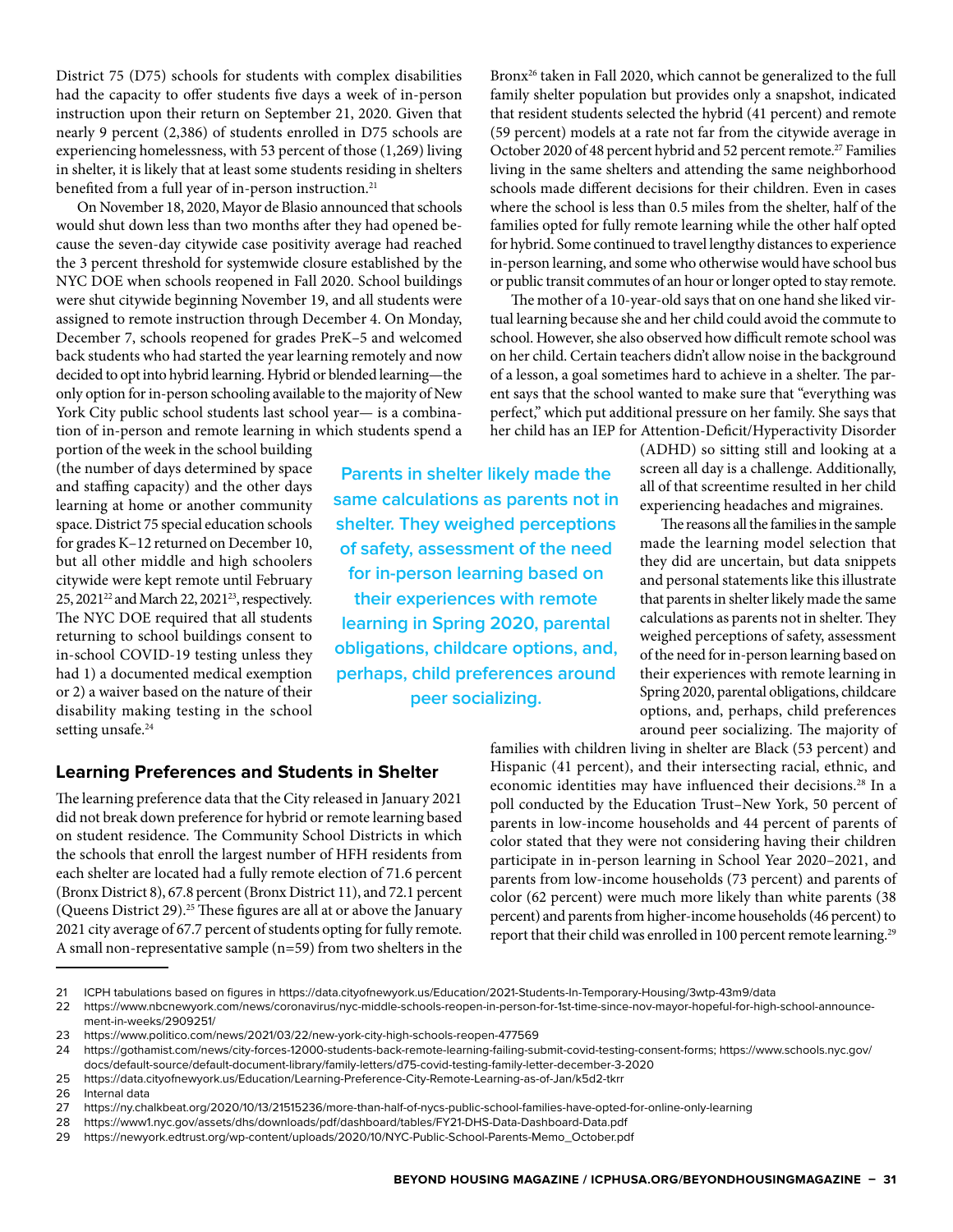### **Student Attendance Rates by Residence and Learning Modality**



Source: "2021 April City Council Attendance," https://data.cityofnewyork.us/Education/2021-City-Council-April-Attendance/rrfc-w3w8

Additionally, there were some indications late last fall that some students in shelter were avoiding in-person learning due to fears around mandatory in-school COVID-19 testing.30

The NYC DOE began releasing disaggregated attendance data in late Spring 2021 in order to comply with Local Law 10 of 2021.<sup>31</sup> This law, enacted in January 2021, was sponsored by Public Advocate Jumaane Williams and requires the NYC DOE to post student attendance data every month of remote learning due to the COVID-19 pandemic. The bill called for the data to be disaggregated at the school, district, and grade level and report on other demographic factors, including whether a student is living in temporary housing other than shelter ("doubled up") or living in shelter.<sup>32</sup> Student attendance rates for April (the most recent month available on NYC Open Data), show a clear difference in overall attendance rates and rates for each learning modality for students in shelter compared to students living in permanent housing and non-shelter temporary housing. Students learning remotely in shelters had the lowest attendance rates of all groups. Yet while this data compilation was eventually made publicly available, the NYC DOE attendance tracker shared with shelter case managers and education staff was not updated in real time to reflect whether students were attending school in-person, remotely, or in a hybrid/ blended manner, leaving the gathering of this information—which the schools and NYC DOE had at their fingertips—to shelter staff.

### **It Takes a Network**

Throughout the 2020–2021 school year, the wide range of schools that children living in each HFH shelter attended persisted. This trend continued even as the overall number of students in HFH shelter dipped slightly alongside the overall decreasing number of families with children in shelter citywide. By May 2021, Allie's Place had 53 students enrolled in 39 schools and only 7 clustered in the same school. Prospect and Williamsbridge each had 5 students at the most frequented school. Saratoga had 131 students enrolled in 83 schools but now only 26 students—down from 51 in March 2020—attending the most frequented school.

Given the large number of schools children at each shelter attended, it is unsurprising that communication with the NYC DOE was difficult. Many voicemails were left, and it was unclear who to call at particular schools. Michael Chapman at Saratoga

<sup>30</sup> Community Education Council 2 meeting of the Students in Temporary Housing Committee, December 9, 2020.

<sup>31</sup> https://www.advocatesforchildren.org/node/1761

<sup>32</sup> https://legistar.council.nyc.gov/LegislationDetail.aspx?ID=4624883&GUID=69F6CEA9-90FA-499D-A163-D4A44C9CCEF0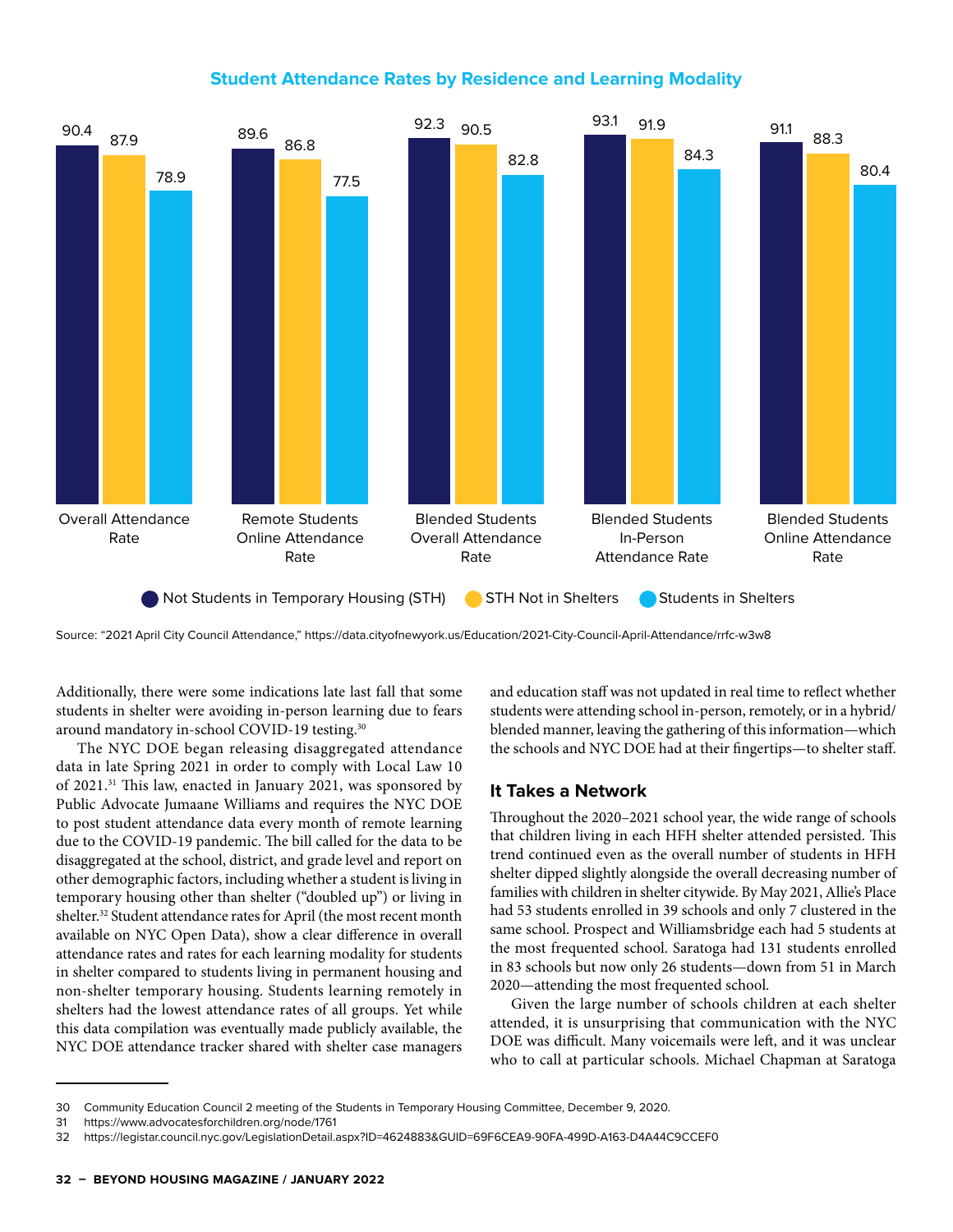recounted the day when a call finally came in from the NYC DOE. He expressed to the voice on the other line how relieved he was, because he had been trying to reach someone for such a long time. However, Chapman's enthusiasm dropped when it turned out that the call was related to a singular concern about a child—one who had ultimately moved out of the shelter some time ago—who had not logged into class. Chapman tried to shift the conversation to the broader technological and instructional needs of the hundred-plus students living at Saratoga, but when he tried to ask about additional support, the caller replied, "Oh, well, I don't handle that; you'd have to call so and so." Chapman lamented the quick divide following an initial connection.

Communication challenges likely also arose from DOE staff working outside their usual locations. Citywide, many shelter-based family assistants and in-school attendance teachers charged with monitoring individual students' absences<sup>33</sup> received medical accommodations to work remotely. Additionally, some shelters had

limited space and needed to prioritize shelter operations staff for in-person work, forcing their DOE family assistants to work offsite.<sup>34</sup> Face-to-face interactions may be a family assistant's most powerful tool in connecting with a family. Limited opportunities for in-person dialogue may make it difficult for the family assistant to fully convey learning options and best support each child's access to education.

The NYC DOE's Students in Temporary Housing staff were stretched thin prior to the pandemic. The number of NYC DOE shelter-based family assistants has not increased in the last decade, despite a

large growth in the number of school-age children living in shelter. There are currently only 117 family assistants, resulting in a ratio of one family assistant for every 76 students in shelter, according to the latest available (June 2021) DHS population-by-age census.35 And those 76 students could very well attend at least 50 different schools. This is why Advocates for Children implored the Mayor and Chancellor to add 150 shelter-based Students in Temporary Housing Community Coordinators to the SY2021-22 budget.<sup>36</sup> The request didn't make the final cut.

### **Raising Technological Proficiency for Staff, Parents, and Students**

While parents throughout the city with varying degrees of technological acumen struggled with navigating remote learning, doing so was a particularly difficult hurdle for families living in shelter. Chapman at the Saratoga Family Residence says that the schools could have done a better job orienting parents to the various technologies. Parents wanted to help their children, but they were overwhelmed and needed support. Many parents experiencing homelessness are coping with the barriers that contributed to their living in shelter and are either new English speakers or did not graduate high school themselves and may not feel confident in their ability to directly support their children's schoolwork.<sup>37</sup> They need meaningful, targeted, and culturally competent assistance that builds on the existing network of shelter staff, shelter-based DOE staff, and school staff.

The City's current operational efforts concerning access to technology are important and will prevent students from exclusion when school must operate remotely, whether due to safety concerns or inclement weather, in the future. Students learning in the 21st century need consistent access to internet-enabled devices in order to achieve academic proficiency and prepare for careers and civic

engagement in a world that will require technological fluency.<sup>38</sup>

### **Shelter-School Coordination**

Dedicated on-site staff worked exceptionally hard to help children and families through the crisis, navigating changing rules and regulations from the City and State. However valiant their efforts, it is impossible for a small staff to master all learning formats, tools, and grade-level requirements while concurrently navigating the idiosyncrasies of each school.

Chapman believes that a better bridge

must be built between the NYC DOE and individual shelters. The NYC DOE can do much more to reach out to shelters with comprehensive guidance and solutions. Each HFH shelter has existing relationships with several of the schools that resident children attend, but it's difficult to forge deep connections when new schools and students are constantly coming into or moving out of the picture.

Belmar at Allie's Place thought that not enough attention was given to the struggles of parents during this difficult time. "I understand the concerns for kids not doing the work and participating virtually in school. However, I'm not sure if the DOE paid attention to how the pandemic impacted parents and whether they had the tools needed to ensure that their child/children were able to do the work. In my opinion the mental health of families should have been given more of a priority."



**Every parent in the world needs their own time and needs their own break. It took a toll on us too. We got stressed out; we need a reliever. We need a break.** 

*— Mother of a 10-year-old*

<sup>33</sup> https://www.uft.org/chapters/doe-chapters/attendance-teachers<br>34 Community Education Council 2 meeting of the Students in Tem

<sup>34</sup> Community Education Council 2 meeting of the Students in Temporary Housing Committee, December 9, 2020.

<sup>35</sup> https://www1.nyc.gov/assets/dhs/downloads/pdf/dashboard/tables/FY21-DHS-Data-Dashboard-Data.pdf. As DHS data does not disaggregate by age year and breaks age groups into 0–5, 6–13, 14–17, and 18–20 brackets, the family assistant-to-student ratio is likely even higher due to 5-year-olds and 18-yearolds falling outside the core school-age-child brackets. Additionally, students enrolled in DOE-funded 3K and 4K are also mandated to receive McKinney-Vento services.

<sup>36</sup> https://www.advocatesforchildren.org/sites/default/files/on\_page/sign-on\_letter\_shelter-based\_comm\_coordinators\_6.2021.pdf?pt=1

<sup>37</sup> https://www.icphusa.org/wp-content/uploads/2015/09/Trends-in-Student-and-Family-Homelessness.pdf

<sup>38</sup> https://citylimits.org/2021/09/16/opinion-as-a-new-pandemic-school-year-begins-in-nyc-digital-learning-is-key/